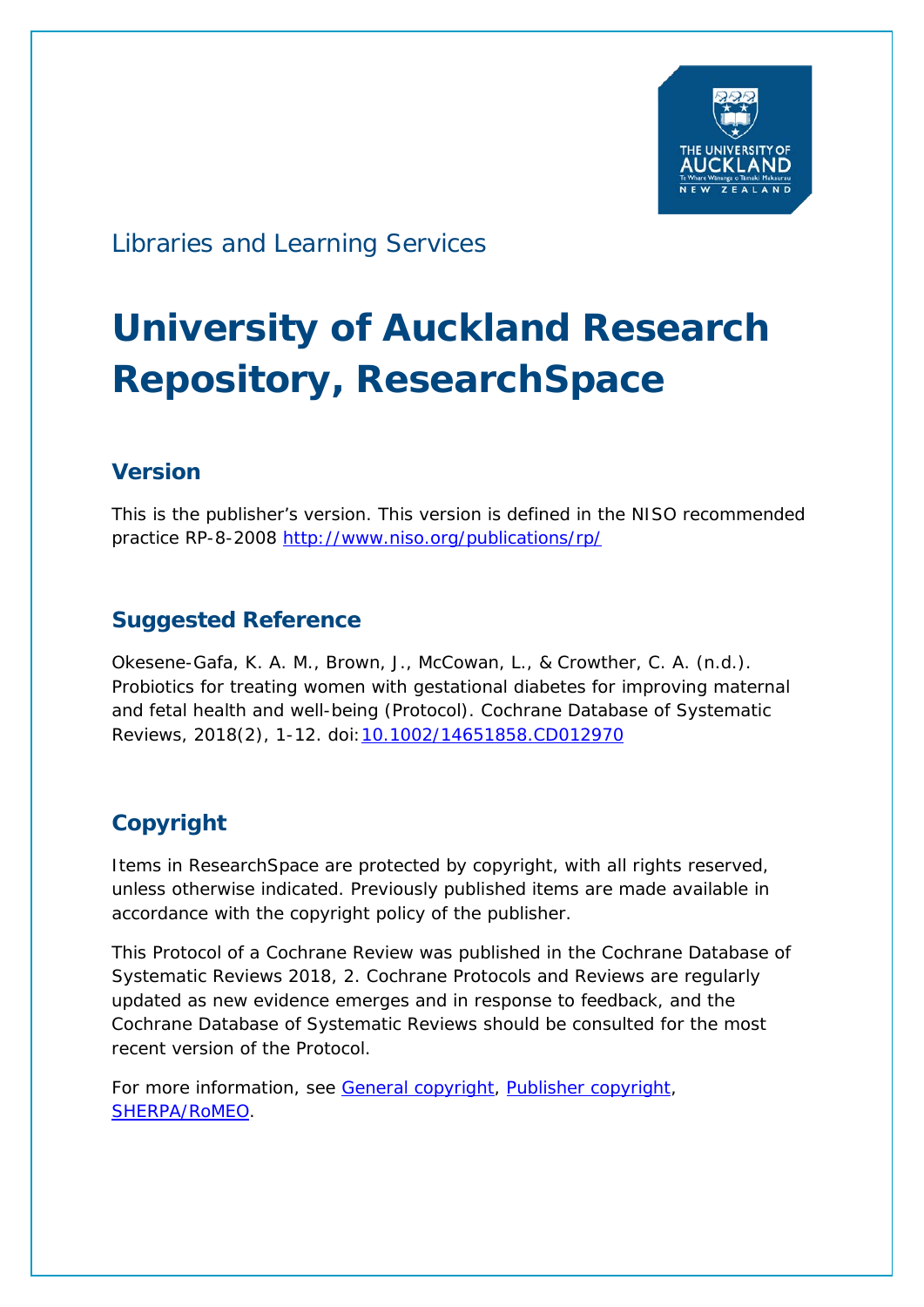

**Probiotics for treating women with gestational diabetes for improving maternal and fetal health and well-being (Protocol)**

Okesene-Gafa KAM, Brown J, McCowan L, Crowther CA

Okesene-Gafa KAM, Brown J, McCowan L, Crowther CA. Probiotics for treating women with gestational diabetes for improving maternal and fetal health and well-being. Cochrane Database of Systematic Reviews 2018, Issue 2. Art. No.: CD012970. DOI: 10.1002/14651858.CD012970.

**[www.cochranelibrary.com](http://www.cochranelibrary.com)**

**Probiotics for treating women with gestational diabetes for improving maternal and fetal health and well-being (Protocol)** Copyright © 2018 The Cochrane Collaboration. Published by John Wiley & Sons, Ltd.

**WILEY**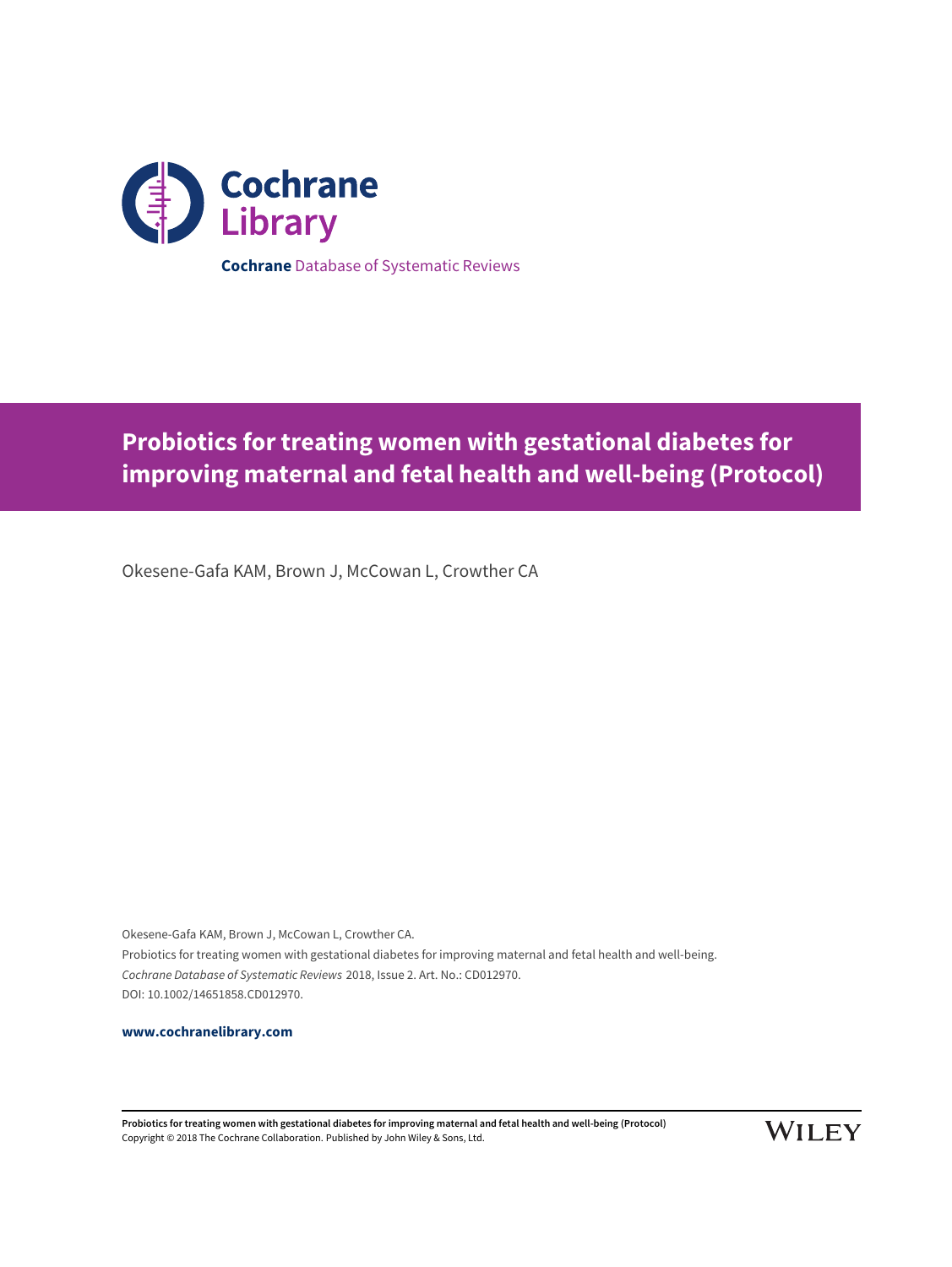# **TABLE OF CONTENTS**

|  | $\overline{\phantom{0}}$ 8 |
|--|----------------------------|
|  | $\overline{10}$            |
|  | 11                         |
|  |                            |
|  |                            |
|  |                            |

**Probiotics for treating women with gestational diabetes for improving maternal and fetal health and well-being (Protocol) i Copyright © 2018 The Cochrane Collaboration. Published by John Wiley & Sons, Ltd.**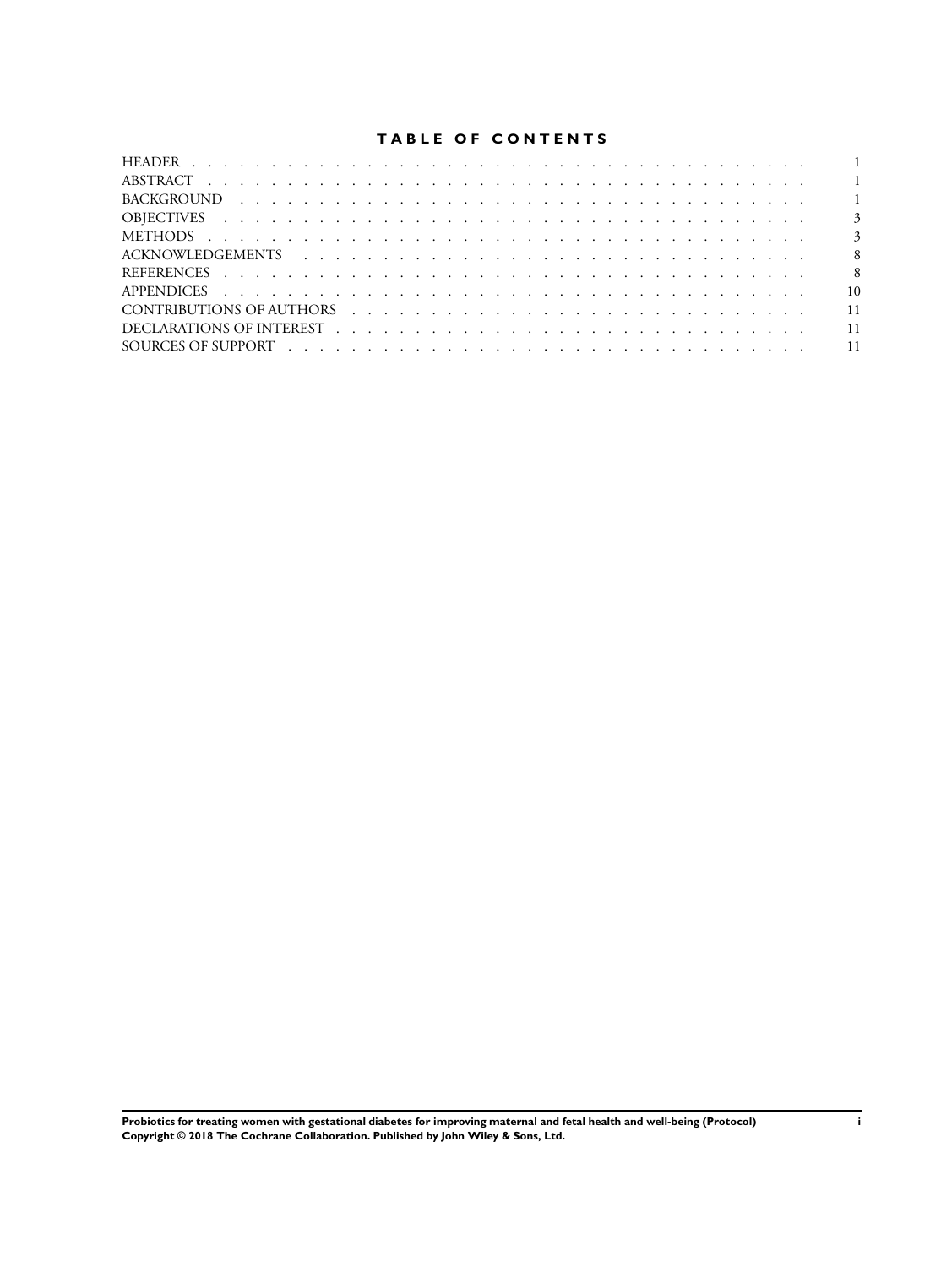<span id="page-3-0"></span>**[Intervention Protocol]**

# **Probiotics for treating women with gestational diabetes for improving maternal and fetal health and well-being**

Karaponi AM Okesene-Gafa<sup>1</sup>, Julie Brown<sup>2</sup>, Lesley McCowan<sup>1</sup>, Caroline A Crowther<sup>3</sup>

<sup>1</sup>Department of Obstetrics and Gynaecology, School of Population Health, University of Auckland, Auckland, New Zealand. <sup>2</sup>Liggins Institute, University of Auckland, Auckland, New Zealand. <sup>3</sup>Liggins Institute, The University of Auckland, Auckland, New Zealand

Contact address: Julie Brown, Liggins Institute, University of Auckland, Park Rd, Grafton, Auckland, 1142, New Zealand. [j.brown@auckland.ac.nz](mailto:j.brown@auckland.ac.nz).

**Editorial group:** Cochrane Pregnancy and Childbirth Group. **Publication status and date:** New, published in Issue 2, 2018.

**Citation:** Okesene-Gafa KAM, Brown J, McCowan L, Crowther CA. Probiotics for treating women with gestational diabetes for improving maternal and fetal health and well-being. *Cochrane Database of Systematic Reviews* 2018, Issue 2. Art. No.: CD012970. DOI: 10.1002/14651858.CD012970.

Copyright © 2018 The Cochrane Collaboration. Published by John Wiley & Sons, Ltd.

# **A B S T R A C T**

This is a protocol for a Cochrane Review (Intervention). The objectives are as follows:

To evaluate the safety and effectiveness of probiotics in treating pregnant women with gestational diabetes mellitus (GDM) on maternal and infant outcomes.

# **B A C K G R O U N D**

# **Description of the condition**

Gestational diabetes (GDM) is defined as "carbohydrate intolerance resulting in hyperglycaemia of variable severity with onset or first recognition during pregnancy" [\(Alberti 1998](#page-10-0)). The prevalence of GDM is thought to vary from 1.5% to 14% worldwide and varies between ethnic groups ([ACOG 2001;](#page-10-0) [Dablea 2005;](#page-10-0) [Ekeroma 2015;](#page-10-0) [Ferrara 2007](#page-10-0); [Poston 2013](#page-10-0)), and countries or institutions depending on the diagnostic criteria for GDM being used [\(ADA 2010;](#page-10-0) [Diabetes Care 2010](#page-10-0); [Ekeroma 2015](#page-10-0); [NICE 2015](#page-10-0)). The global epidemic of obesity (a risk factor for GDM) is continuing to rise in developed and developing countries [\(Swinburn](#page-10-0) [2011](#page-10-0)), with the concomitant increase in rates of pregnancy complications ([WHO 2016](#page-10-0)), including GDM. Health risks for women with GDM include pre-eclampsia, induction of labour ([Crowther](#page-10-0) [2005](#page-10-0)), caesarean section, and over half of women with GDM will develop type 2 diabetes within 10 years of the birth [\(Kim 2002](#page-10-0)). The risks for their infants include macrosomia, respiratory distress syndrome, birth injuries such as nerve palsy, bone fracture and shoulder dystocia, jaundice, and hypoglycaemia, that if prolonged or severe can cause brain injury [\(Crowther 2005](#page-10-0); [Landon 2009](#page-10-0)). In addition, there is increasing recognition of the association between intrauterine fetal programming effects with adverse longterm health consequences for the infant, creating a vicious intergenerational cycle of obesity, diabetes, and metabolic syndrome [\(Boney 2005](#page-10-0); [Dablea 2005\)](#page-10-0).

# **Description of the intervention**

Probiotics are micro-organisms that naturally occur in foods and when consumed in adequate amounts may confer health benefits for the host ([FAO 2001](#page-10-0)). Probiotics are usually found in fer-

**Probiotics for treating women with gestational diabetes for improving maternal and fetal health and well-being (Protocol) 1 Copyright © 2018 The Cochrane Collaboration. Published by John Wiley & Sons, Ltd.**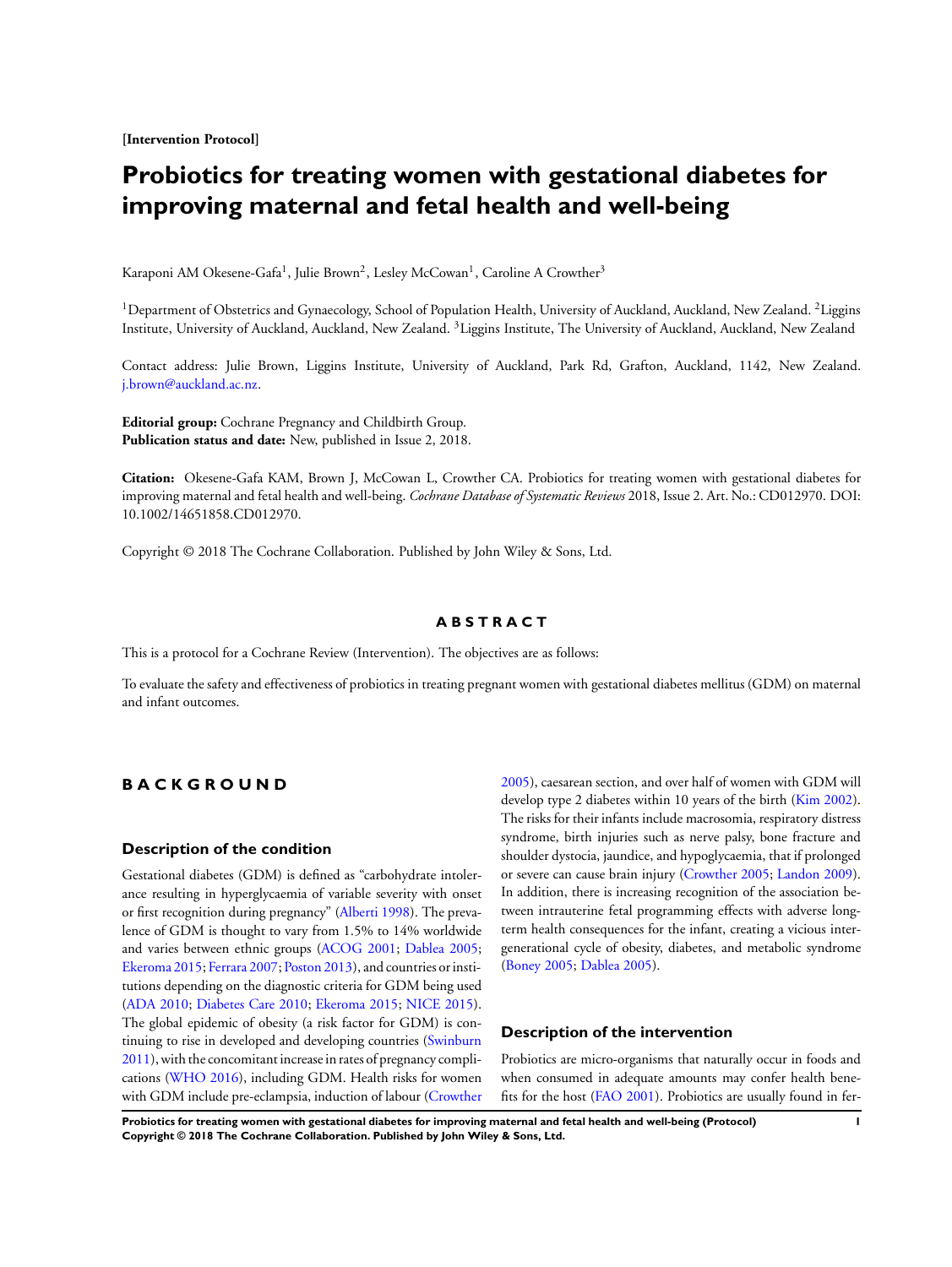mented milk products, yoghurts or dietary supplements as well as in capsules. There are many different types of probiotics and the two most widely used genera are *Lactobacillus* and *Bifidobacterium* [\(Laitinen 2009](#page-10-0); [Luoto 2010](#page-10-0)).

The gut microbiome (micro-organisms that colonise the gut) is thought to influence obesity and type 2 diabetes through modification of energy extraction, inflammation, hunger and satiety, as well as lipid and glucose metabolism [\(Flint 2012;](#page-10-0) [Nieuwdorp](#page-10-0) [2014](#page-10-0); [Turnbaugh 2006\)](#page-10-0). Type 2 diabetes has been associated with changes in the gut microbiome ([Larsen 2010](#page-10-0)). Obese women have also been identified to have a different gut microbiome compared to lean women [\(Nieuwdorp 2014](#page-10-0); [Turnbaugh 2006\)](#page-10-0). Gut microbiome differences also exist between pregnant overweight and normal weight women ([Collado 2008\)](#page-10-0), as well as in the third trimester of pregnancy compared to the first trimester, with the third trimester microbiome being similar to those with metabolic syndrome ([Koren 2012](#page-10-0)). Supplementation with probiotics has been shown to improve glycaemic control in men and women with type 2 diabetes [\(Andreasen 2010](#page-10-0); [Ejtahed 2012](#page-10-0)), and prevent worsening insulin resistance in late pregnancy ([Asemi 2013](#page-10-0)). Probiotics have been shown to prevent GDM in a sample of pregnant women in a general population ([Luoto 2010\)](#page-10-0), and probiotics with dietary counselling reduced mean plasma glucose concentrations and improved insulin sensitivity in another study of healthy pregnant women both antenatally and postpartum ([Laitinen 2009](#page-10-0)). Probiotics reduced pre-eclampsia in a large Norwegian cohort study [\(Braentsaeter 2011](#page-10-0)) and are considered safe to use in pregnancy ([Allen 2010](#page-10-0); [Elias 2011\)](#page-10-0). Probiotics capsules (*Lactobacillus rhamnosus*) in a double-blind randomised controlled trial showed significant and sustainable weight loss in obese women [\(Sanchez](#page-10-0) [2014](#page-10-0)). There is a larger randomised controlled trial of probiotics or placebo in pregnant women currently underway in Australia to detect whether probiotics can prevent GDM in obese and overweight women ([Nitert 2013](#page-10-0)). A systematic review and meta-analysis looking at the effect of treatment of GDM on pregnancy outcomes showed that treatment significantly reduced the risks of fetal macrosomia, large-for-gestational-age births, shoulder dystocia and gestational hypertension, as well as a tendency to reduction of perinatal/neonatal mortality and birth trauma ([Poolsup 2014](#page-10-0)). GDM treatment to date has mostly comprised of dietary and glucose-lowering agents either insulin and or tablets (biguanides or second-generation sulphonylureas) ([Coustan 2013](#page-10-0)). The role of probiotics in treating pregnant women with GDM has yet to be clearly established.

# **How the intervention might work**

Probiotics in the 1960s were hypothesised to have the beneficial effects of producing substances that may promote the growth of other micro-organisms and was further revised in the 1980s as a microbial feed supplement that improves the intestinal balance of the host ([FAO 2001\)](#page-10-0). The discovery of the gut microbiome and

its relationship to health and disease, together with DNA sequencing technology meant easier identification of the host genome and host micro-organisms or microbiome ([Solt 2015\)](#page-10-0). Microbiome changes influence gut content by allowing the predominance of some organisms over others, which in turn can cause a generalised increase in inflammatory markers in the host and increasing risks of diseases ([Solt 2015](#page-10-0)). Modification of the gut microbiome ([Flint](#page-10-0) [2012](#page-10-0)) by probiotics may be used as an intervention to prevent or treat metabolic diseases through various complex intracellular metabolic pathways within the gut ([Nieuwdorp 2014;](#page-10-0) [Turpin](#page-10-0) [2010](#page-10-0)). The mechanisms are complex from probiotics actively competing with pathological bacteria to dampening their inflammatory effect possibly by producing more butyrate; to improving the bile acid pool to reduce insulin resistance; or binding to mucosal receptors in the gut altering metabolic pathways responsible for the metabolic syndrome and satiety ([Nieuwdorp 2014\)](#page-10-0). Furthermore, probiotics have an anti-obesity action by influencing energy extraction in humans through increased lipolysis and reduction in lipoprotein lipase, which may reduce excess energy storage [\(Turpin](#page-10-0) [2010](#page-10-0)). The microbiomes of obese people have been found to have the ability to convert non digestible carbohydrates to digestible short-chain fatty acids, with increased uptake in the gut increasing energy harvest, storage and consequently increasing adiposity [\(Flint 2012](#page-10-0)). High adiposity in human and animal studies has been associated with increased systemic inflammation, which impacts adversely on pregnancy outcomes especially increasing risks of pre-eclampsia ([Braentsaeter 2011\)](#page-10-0) and increased insulin resistance. Probiotics have been shown to reduce the rates of severe preeclampsia ([Braentsaeter 2011](#page-10-0)), reduce insulin resistance ([Asemi](#page-10-0) [2013](#page-10-0)) and improve insulin sensitivity ([Laitinen 2009](#page-10-0)). Other beneficial effects of probiotics include reduction of psychological distress in healthy volunteers ([Messaoudi 2011\)](#page-10-0) and consumption of probiotic yoghurt improved mood [\(Benton 2007](#page-10-0)) possibly by reducing systemic inflammatory markers [\(Dinan 2011](#page-10-0)). Futhermore, individuals with depression have been shown to have a different microbiome to healthy individuals [\(Jiang 2015](#page-10-0)) as well as high levels of inflammatory cytokines ([Dinan 2011](#page-10-0)), with probiotics predicted to dampen the negative effects of inflammation causing depression. Other benefits of probiotics have been their use in neonates to prevent necrotising enterocolitis and mortality in preterm infants through similar mechanisms as described and establishing a healthy microbiome within the neonate ([AlFaleh](#page-10-0) [2009](#page-10-0)).

#### **Why it is important to do this review**

We anticipate an increase in the numbers of women diagnosed with GDM with the more widespread application of the International Association of Diabetes and Pregnancy Study Group diagnostic criteria ([Cundy 2014](#page-10-0)), [\(Ekeroma 2015](#page-10-0)). The majority of women will be treated with lifestyle modification alone ([Metzger](#page-10-0) [2007](#page-10-0)). All women with GDM may receive lifestyle advice and for

**Probiotics for treating women with gestational diabetes for improving maternal and fetal health and well-being (Protocol) 2 Copyright © 2018 The Cochrane Collaboration. Published by John Wiley & Sons, Ltd.**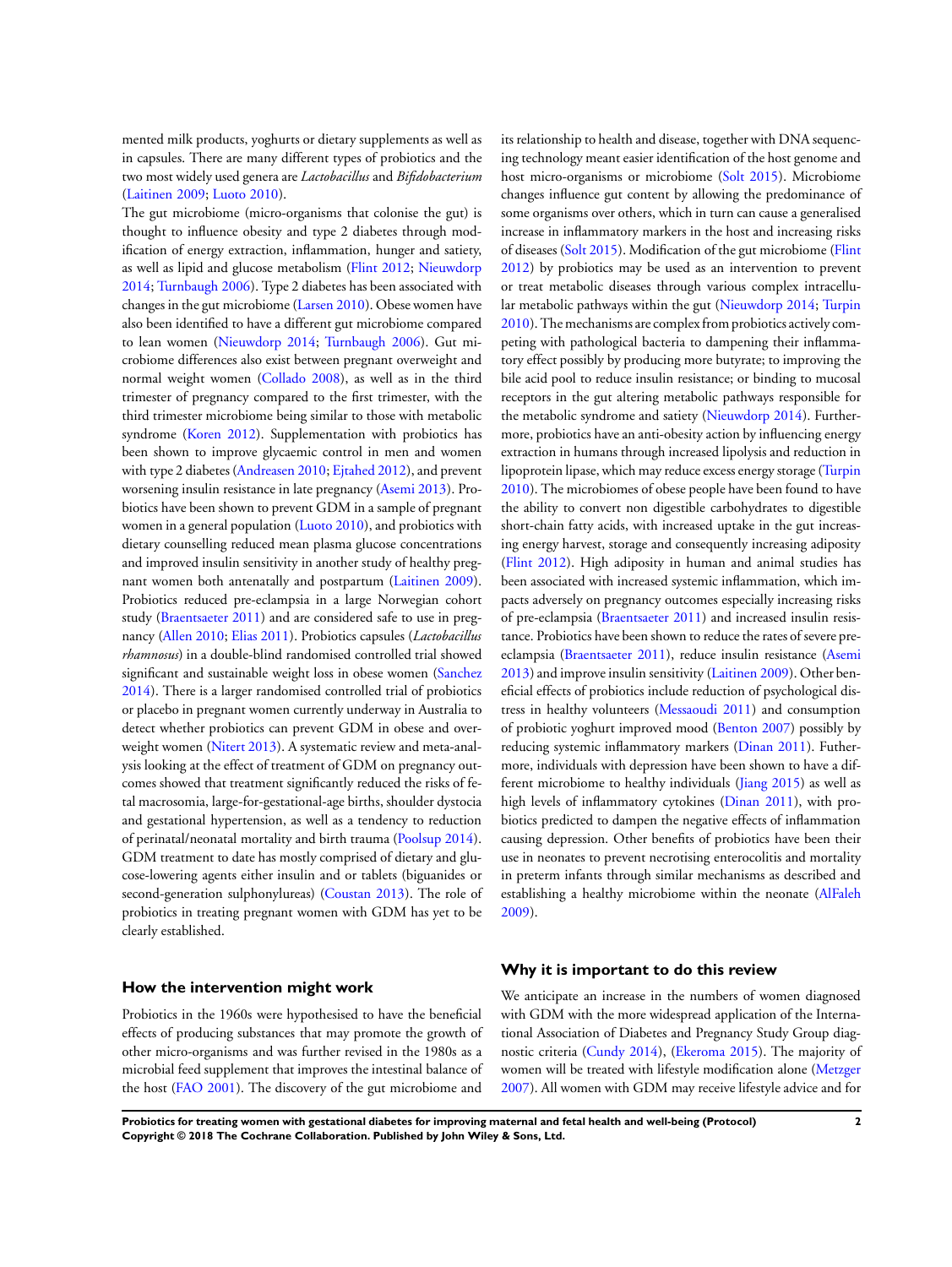some women this may be an effective treatment to maintain glycaemic control without the addition of pharmacotherapy [\(Brown](#page-10-0) [2017](#page-10-0)). The use of probiotics may prove a useful adjunct to lifestyle interventions and reduce the need for pharmacotherapy. This review will establish the effectiveness of such an intervention in particular for women with mild GDM.

# **O B J E C T I V E S**

To evaluate the safety and effectiveness of probiotics in treating pregnant women with gestational diabetes mellitus (GDM) on maternal and infant outcomes.

# **M E T H O D S**

# **Criteria for considering studies for this review**

# **Types of studies**

We will include randomised or cluster-randomised trials (published or unpublished). We will exclude quasi-randomised and cross-over trials. We will not restrict language or year of publication. We will include conference proceedings.

## **Types of participants**

We will include trials of pregnant women diagnosed with gestational diabetes (diagnosis as defined by the individual trial). Trials of women with type 1 or type 2 diabetes diagnosed prior to pregnancy will be excluded.

## **Types of interventions**

We will include trials where the intervention is a probiotic (any type) administered by any route given during pregnancy to treat women with gestational diabetes and where the control group received placebo or standard care (as defined by trialist).

## **Types of outcome measures**

### **Primary outcomes**

## **Maternal**

• Hypertensive disorders of pregnancy (including preeclampsia, pregnancy-induced hypertension, eclampsia)

• Subsequent development of type 2 diabetes (as defined by trialist)

• Mode of birth

# **Infant**

- Perinatal (fetal and neonatal) mortality
- Large-for-gestational age (birthweight greater than the  $90<sup>th</sup>$ centile; or as defined by individual trial)

• Composite of serious neonatal outcomes (variously defined by trials, e.g. infant death, shoulder dystocia, bone fracture or nerve palsy

• Neurosensory disability (defined by trialists)

## **Secondary outcomes**

## **Maternal**

- Induction of labour
- Perineal trauma
- Placental abruption
- Postpartum haemorrhage
- Postpartum infection
- Weight gain during pregnancy
- Adherence to the intervention
- Behaviour changes associated with the intervention
- Relevant biomarker changes associated with the

intervention (e.g. adiponectin, free-fatty acids, triglycerides, high-density lipoproteins (HDL), low-density lipoproteins (LDL), insulin)

- Sense of well-being and quality of life
- Views of the intervention
- Breastfeeding (e.g. at discharge, six weeks postpartum)
- Use of additional pharmacotherapy

• Glycaemic control during/end of treatment (as defined by trialists)

- Maternal hypoglycaemia
- Maternal mortality

## **Long***-***term maternal outcomes**

• Postnatal depression

• Postnatal weight retention or return to pre-pregnancy weight

- Body mass index (BMI)
- GDM in a subsequent pregnancy
- Type I diabetes
- Type 2 diabetes
- Impaired glucose tolerance

• Cardiovascular health (as defined by trialists, including blood pressure (BP), hypertension, cardiovascular disease, metabolic syndrome)

**Probiotics for treating women with gestational diabetes for improving maternal and fetal health and well-being (Protocol) 3 Copyright © 2018 The Cochrane Collaboration. Published by John Wiley & Sons, Ltd.**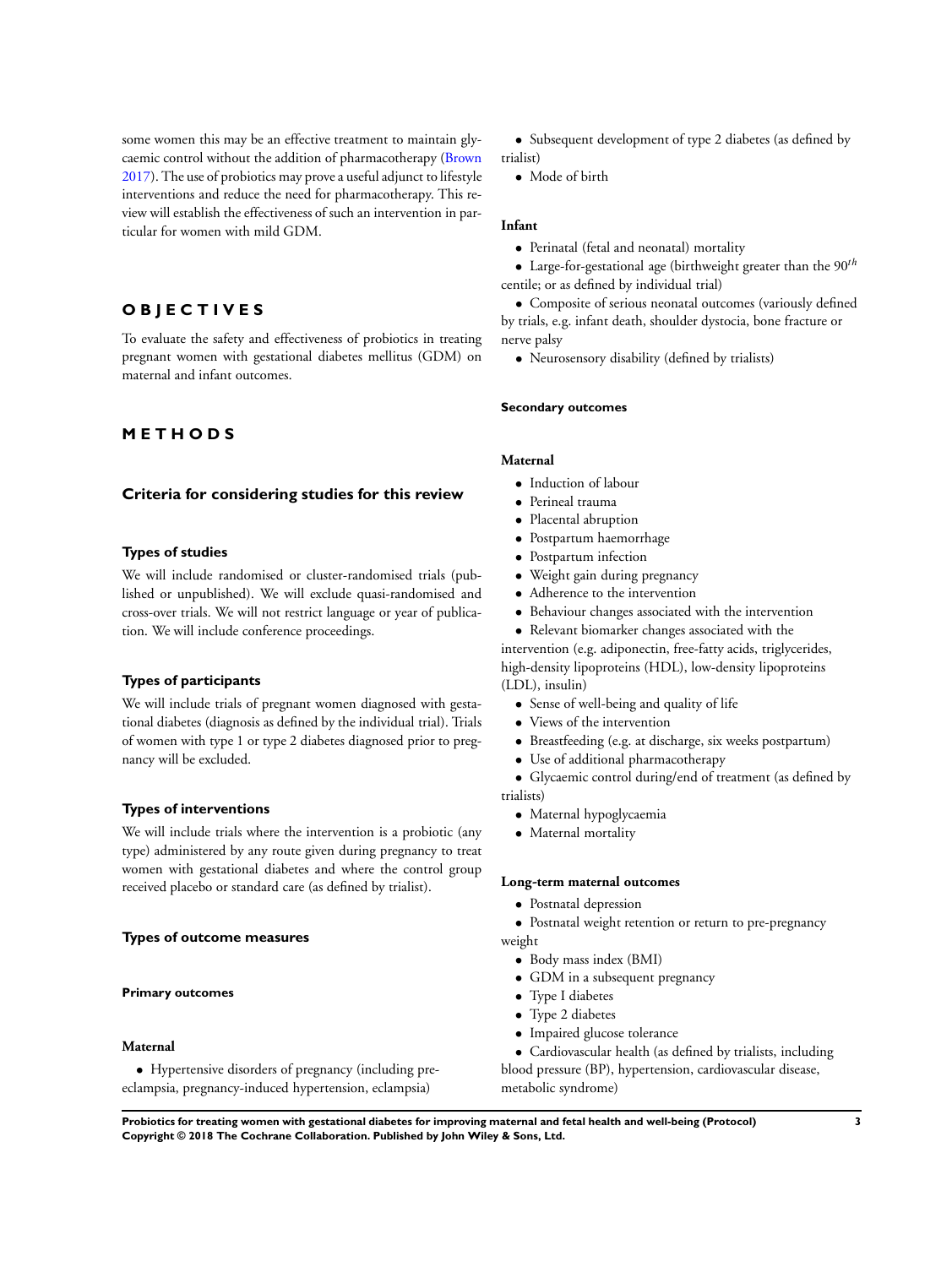#### **Infant**

- Stillbirth
- Neonatal mortality
- Gestational age at birth
- Preterm birth (less than 37 weeks' gestation and less than 32 weeks' gestation)
	- Apgar score (less than seven at five minutes)
	- Macrosomia
	- Small-for-gestational age
	- Birthweight and z-score
	- Head circumference and z-score
	- Length and z-score
	- Ponderal index
	- Adiposity
	- Shoulder dystocia
	- Bone fracture
	- Nerve palsy
	- Respiratory distress syndrome
	- Hypoglycaemia requiring (variously defined)
	- Hyperbilirubinaemia
	- Neonatal hypocalcaemia
	- Polycythaemia
- Relevant biomarker changes associated with the intervention (e.g. cord c peptide, cord insulin)

# **Later childhood**

- Weight and z score
- Height and z score
- Head circumference and z score
- Adiposity (including BMI, skinfold thickness)
- BP
- Type 1 diabetes mellitus
- Type 2 diabetes mellitus
- Impaired glucose tolerance
- Dyslipidaemia or metabolic syndrome
- Educational achievement

# **Adulthood outcomes**

- Weight
- Height
- Adiposity (including skin folds, fat mass)
- Cardiovascular health (as defined by trialists, including BP, hypertension, cardiovascular disease, metabolic syndrome)
	- Type 1 diabetes mellitus
	- Type 2 diabetes mellitus
	- Impaired glucose tolerance
	- Dyslipidaemia or metabolic syndrome
	- Employment, education and social status/achievement

# **Health services**

• Number of antenatal visits or admissions

• Number of hospital or health professional visits (including midwife, obstetrician, physician, dietician, diabetic nurse)

- Admission to neonatal intensive care unit/nursery
- Length of antenatal stay
- Length of postnatal stay (maternal)
- Length of postnatal stay (baby)
- Cost of maternal care
- Cost of offspring care (including neonatal intensive care unit admission)
	- Costs associated with the intervention
	- Costs to families associated with the management provided

# **Search methods for identification of studies**

The following methods section of this protocol is based on a standard template used by the Cochrane Pregnancy and Childbirth.

# **Electronic searches**

We will search Cochrane Pregnancy and Childbirth's Trials Register by contacting their Information Specialist.

The Trials Register is a database containing over 24,000 reports of controlled trials in the field of pregnancy and childbirth. For full search methods used to populate the Pregnancy and Childbirth's Trials Register including the detailed search strategies for CENTRAL, MEDLINE, Embase and CINAHL; the list of handsearched journals and conference proceedings, and the list of journals reviewed via the current awareness service, please follow this link to the editorial information about [Cochrane Pregnancy and](http://www.mrw.interscience.wiley.com/cochrane/clabout/articles/PREG/frame.html) [Childbirth](http://www.mrw.interscience.wiley.com/cochrane/clabout/articles/PREG/frame.html) in the Cochrane Library and select the '*Specialized Register* ' section from the options on the left side of the screen. Briefly, the Cochrane Pregnancy and Childbirth's Trials Register is maintained by their Information Specialist and contains trials identified from:

1. monthly searches of the Cochrane Central Register of Controlled Trials (CENTRAL);

- 2. weekly searches of MEDLINE (Ovid);
- 3. weekly searches of Embase (Ovid);
- 4. monthly searches of CINAHL (EBSCO);

5. handsearches of 30 journals and the proceedings of major conferences;

6. weekly current awareness alerts for a further 44 journals plus monthly BioMed Central email alerts.

Search results are screened by two people and the full text of all relevant trial reports identified through the searching activities described above is reviewed. Based on the intervention described, each trial report is assigned a number that corresponds to a specific Pregnancy and Childbirth review topic (or topics), and is then added to the Register. The Information Specialist searches the Register for each review using this topic number rather than

**Probiotics for treating women with gestational diabetes for improving maternal and fetal health and well-being (Protocol) 4 Copyright © 2018 The Cochrane Collaboration. Published by John Wiley & Sons, Ltd.**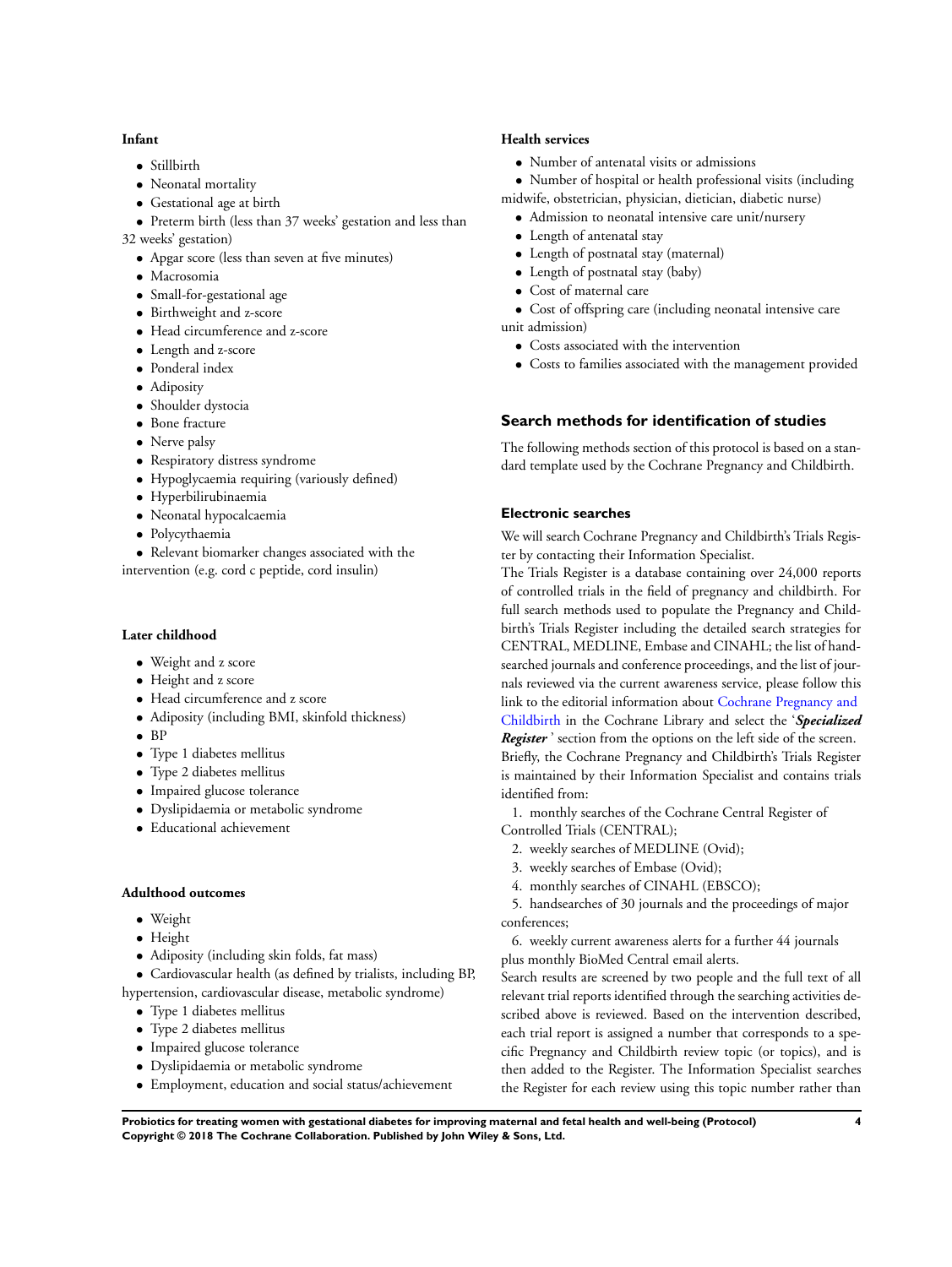keywords. This results in a more specific search set that will be fully accounted for in the relevant review sections (Included, Excluded, Awaiting Classification or Ongoing).

In addition, we will search [ClinicalTrials.gov](http://clinicaltrials.gov/) and the WHO International Clinical Trials Registry Platform [\(ICTRP](http://apps.who.int/trialsearch/)) for unpublished, planned and ongoing trial reports using the keywords identified in [Appendix 1](#page-13-0).

# **Searching other resources**

We will search the reference lists of retrieved studies. We will not apply any language or date restrictions.

# **Data collection and analysis**

The following methods section of this protocol is based on a standard template used by the Cochrane Pregnancy and Childbirth.

# **Selection of studies**

Two review authors will independently assess for inclusion all the potential studies we identify as a result of the search strategy. We will resolve any disagreement through discussion. We will create a study flow diagram to map out the number of records identified, included and excluded.

# **Data extraction and management**

We will design a form to extract data based on the Cochrane Pregnancy and Childbirth Group's data extraction form. We will collect information relating to the type of intervention, frequency and route of administration. This will include sources of funding, trialists' declarations of interest and trial dates. For eligible studies, two review authors will extract the data using the agreed form. We will resolve discrepancies through discussion. We will enter data into Review Manager software ([RevMan 2014](#page-10-0)) and check for accuracy. If information regarding any of the above is unclear, we will attempt to contact authors of the original reports to provide further details.

#### **Assessment of risk of bias in included studies**

Two review authors will independently assess risk of bias for each study using the criteria outlined in the *Cochrane Handbook for Systematic Reviews of Interventions* ([Higgins 2011](#page-10-0)). We will resolve any disagreement by discussion or by involving a third assessor.

# **(1) Random sequence generation (checking for possible selection bias)**

We will describe for each included study the method used to generate the allocation sequence in sufficient detail to allow an assessment of whether it should produce comparable groups.

We will assess the method as:

• low risk of bias (any truly random process, e.g. random number table; computer random number generator);

• high risk of bias (any non-random process, e.g. odd or even date of birth; hospital or clinic record number); studies judged to be of high risk of bias will be excluded.

• unclear risk of bias.

# **(2) Allocation concealment (checking for possible selection bias)**

We will describe for each included study the method used to conceal allocation to interventions prior to assignment and will assess whether intervention allocation could have been foreseen in advance of, or during recruitment, or changed after assignment. We will assess the methods as:

• low risk of bias (e.g. telephone or central randomisation; consecutively numbered sealed opaque envelopes);

• high risk of bias (open random allocation; unsealed or nonopaque envelopes);

• unclear risk of bias.

# **(3.1) Blinding of participants and personnel (checking for possible performance bias)**

We will describe for each included study the methods used, if any, to blind study participants and personnel from knowledge of which intervention a participant received. We will consider that studies are at low risk of bias if they were blinded, or if we judge that the lack of blinding would be unlikely to affect results. We will assess blinding separately for different outcomes or classes of outcomes.

We will assess the methods as:

- low, high or unclear risk of bias for participants;
- low, high or unclear risk of bias for personnel.

# **(3.2) Blinding of outcome assessment (checking for possible detection bias)**

We will describe for each included study the methods used, if any, to blind outcome assessors from knowledge of which intervention a participant received. We will assess blinding separately for different outcomes or classes of outcomes.

We will assess methods used to blind outcome assessment as:

• low, high or unclear risk of bias.

# **(4) Incomplete outcome data (checking for possible attrition bias due to the amount, nature and handling of incomplete outcome data)**

We will describe for each included study, and for each outcome or class of outcomes, the completeness of data including attrition and exclusions from the analysis. We will state whether attrition

**Probiotics for treating women with gestational diabetes for improving maternal and fetal health and well-being (Protocol) 5 Copyright © 2018 The Cochrane Collaboration. Published by John Wiley & Sons, Ltd.**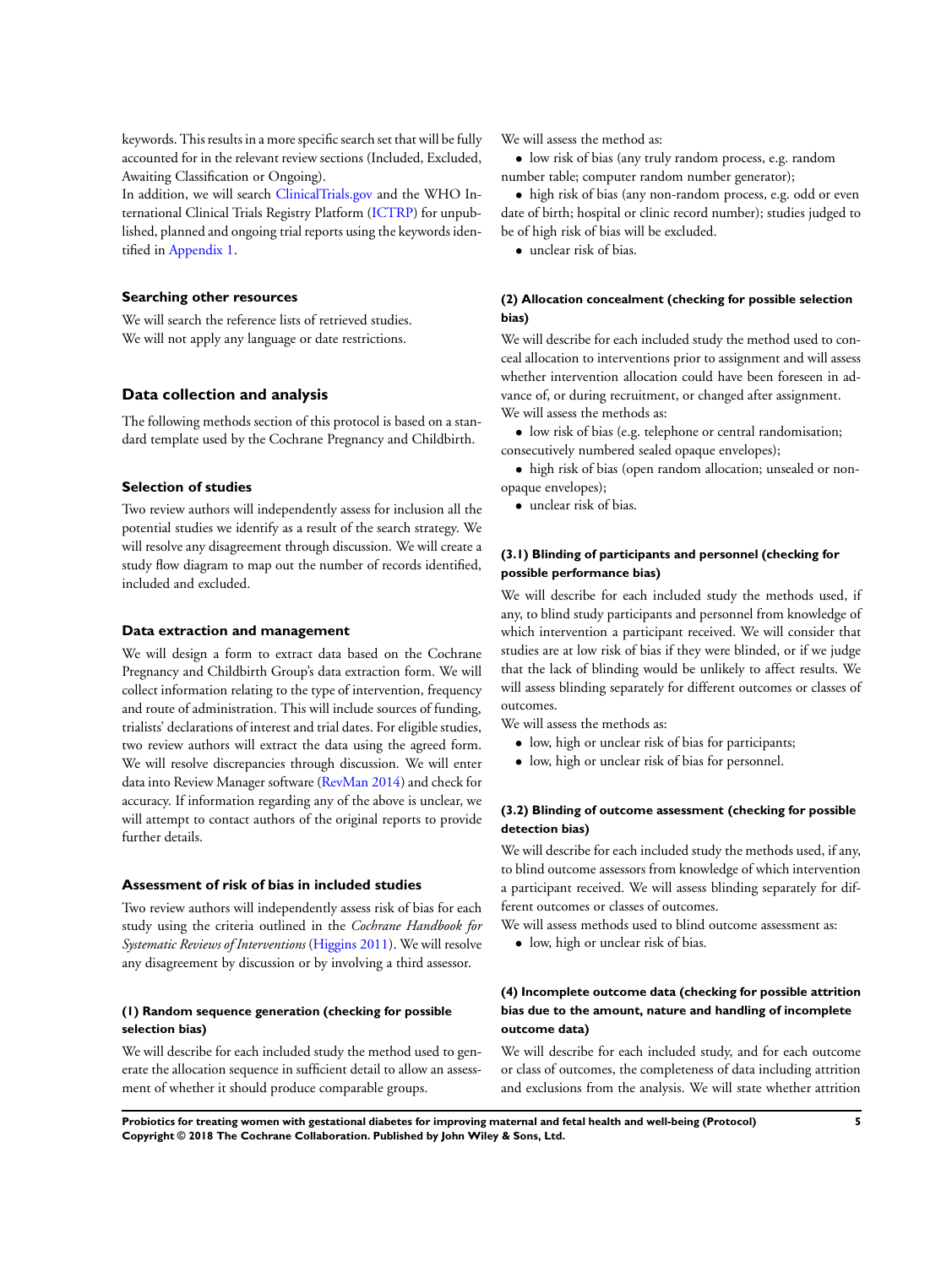and exclusions were reported and the numbers included in the analysis at each stage (compared with the total randomised participants), reasons for attrition or exclusion where reported, and whether missing data were balanced across groups or were related to outcomes. Where sufficient information is reported, or can be supplied by the trial authors, we will re-include missing data in the analyses which we undertake.

We will assess methods as:

• low risk of bias (e.g. no missing outcome data; missing outcome data balanced across groups);

• high risk of bias (e.g. numbers or reasons for missing data imbalanced across groups; 'as treated' analysis done with substantial departure of intervention received from that assigned at randomisation);

• unclear risk of bias.

#### **(5) Selective reporting (checking for reporting bias)**

We will describe for each included study how we investigated the possibility of selective outcome reporting bias and what we found. We will assess the methods as:

• low risk of bias (where it is clear that all of the study's prespecified outcomes and all expected outcomes of interest to the review have been reported);

• high risk of bias (where not all the study's pre-specified outcomes have been reported; one or more reported primary outcomes were not pre-specified; outcomes of interest are reported incompletely and so cannot be used; study fails to include results of a key outcome that would have been expected to have been reported);

• unclear risk of bias.

# **(6) Other bias (checking for bias due to problems not covered by (1) to (5) above)**

We will describe for each included study any important concerns we have about other possible sources of bias.

We will assess whether each study was free of other problems that could put it at risk of bias:

- low risk of other bias;
- high risk of other bias;
- unclear whether there is risk of other bias.

# **(7) Overall risk of bias**

We will make explicit judgements about whether studies are at high risk of bias, according to the criteria given in the *Handbook* [\(Higgins 2011\)](#page-10-0). With reference to (1) to (6) above, we will assess the likely magnitude and direction of the bias and whether we consider it is likely to impact on the findings. We will explore the impact of the level of bias through undertaking sensitivity analyses - *see* [Sensitivity analysis](#page-3-0).

# **Assessment of the quality of the evidence using the GRADE approach**

For the main comparison or probiotic versus placebo, the quality of the evidence will be assessed using the GRADE approach, outlined in the [GRADE handbook](http://gdt.guidelinedevelopment.org/app/handbook/handbook.html#h.hnedbo8gqjqk) and Chapters 11 and 12 of the *Cochrane Handbook of Systematic Reviews of Interventions* ([Higgins 2011](#page-10-0)), for the outcomes listed below.

# **Maternal**

• Hypertensive disorders of pregnancy (including pre-

- eclampsia, pregnancy-induced hypertension, eclampsia)
- Subsequent development of type 2 diabetes (as defined by trialist)
	- Mode of birth
	- Induction of labour
	- Perineal trauma
- Postnatal weight retention or return to pre-pregnancy
- weight
	- Postnatal depression

# **Neonatal/child/adult**

• Perinatal (fetal and neonatal) mortality

• Large-for-gestational age (birthweight greater than the 90th centile; or as defined by individual trial)

• Composite of serious neonatal outcomes (variously defined by trials, e.g. infant death, shoulder dystocia, bone fracture or nerve palsy

- Neurosensory disability (defined by trialists)
- Neonatal hypoglycaemia
- Adiposity (neonatal/child/adult)

• Diabetes (type 1or type 2) or impaired glucose tolerance (child/adult)

The [GRADEpro](http://www.guidelinedevelopment.org/) Guideline Development tool will be used to import data from Review Manager 5.3 ([RevMan 2014\)](#page-10-0) in order to create 'Summary of findings' tables. A summary of the intervention effect and a measure of quality for each of the above outcomes will be produced using the GRADE approach. The GRADE approach uses five considerations (study limitations, consistency of effect, imprecision, indirectness and publication bias) to assess the quality of the body of evidence for each outcome. The evidence can be downgraded from 'high quality' by one level for serious (or by two levels for very serious) limitations, depending on assessments for risk of bias, indirectness of evidence, serious inconsistency, imprecision of effect estimates or potential publication bias.

# **Measures of treatment effect**

#### **Dichotomous data**

For dichotomous data, we will present results as summary risk ratio with 95% confidence intervals (CI).

**Probiotics for treating women with gestational diabetes for improving maternal and fetal health and well-being (Protocol) 6 Copyright © 2018 The Cochrane Collaboration. Published by John Wiley & Sons, Ltd.**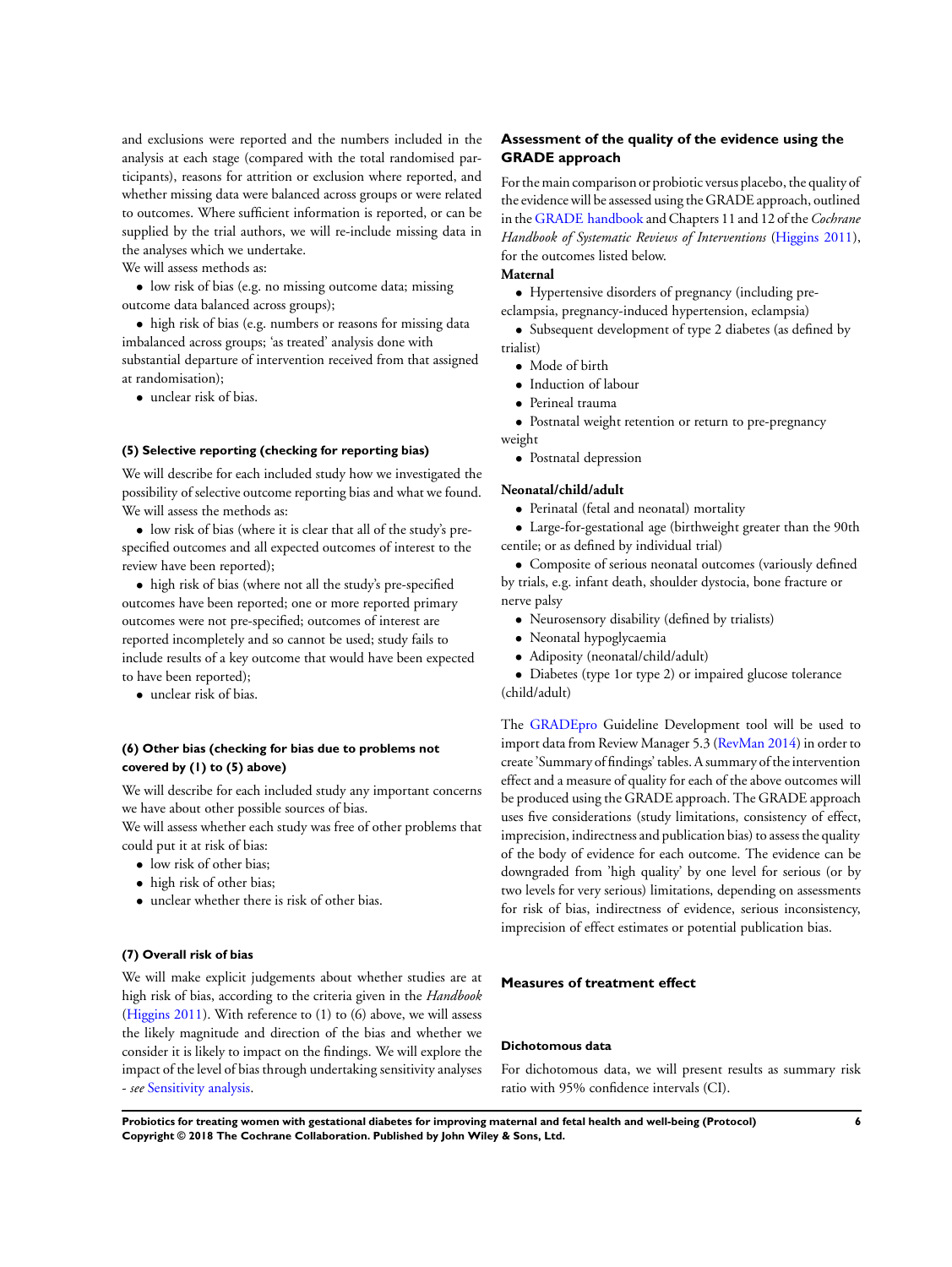#### **Continuous data**

For continuous data, we will use the mean difference with 95% CIs if outcomes are measured in the same way between trials. We will use the standardised mean difference to combine trials that measure the same outcome, but use different methods; these will also be presented with 95% CIs.

# **Unit of analysis issues**

#### **Cluster-randomised trials**

We will include cluster-randomised trials in the analyses along with individually-randomised trials. We will make adjustments using the methods described in the *Handbook* [Section 16.3.4 or 16.3.6] [\(Higgins 2011](#page-10-0)) using an estimate of the intracluster correlation co-efficient (ICC) derived from the trial (if possible), from a similar trial or from a study of a similar population. If we use ICCs from other sources, we will report this and conduct sensitivity analyses to investigate the effect of variation in the ICC. We will consider it reasonable to combine the results from both cluster-randomised trials and individually-randomised trials if there is little heterogeneity between the study designs and the interaction between the effect of intervention and the choice of randomisation unit is considered to be unlikely.

#### **Multiple pregnancy**

There may be unit of analysis issues that arise when the women randomised have a multiple pregnancy. We will present maternal data as per woman randomised and neonatal data per infant.

#### **Multiple-arm studies**

Where a trial has multiple intervention arms we will avoid 'double counting' of participants by combining groups to create a single pair-wise comparison if possible. Where this is not possible, we will split the 'shared' group into two or more groups with smaller sample size and include two or more (reasonably independent) comparisons.

#### **Dealing with missing data**

For included studies, we will note levels of attrition.We will explore the impact of including studies with high levels of missing data in the overall assessment of treatment effect by using sensitivity analysis.

For all outcomes, we will carry out analyses, as far as possible, on an intention-to-treat basis, i.e. we will attempt to include all participants randomised to each group in the analyses, and all participants will be analysed in the group to which they were allocated, regardless of whether or not they received the allocated

intervention. The denominator for each outcome in each trial will be the number randomised minus any participants whose outcomes are known to be missing.

#### **Assessment of heterogeneity**

We will assess statistical heterogeneity in each meta-analysis using the Tau², I² and Chi² statistics. We will regard heterogeneity as substantial if the I² is greater than 30% and either a Tau² is greater than zero, or there is a low P value (less than 0.10) in the Chi<sup>2</sup> test for heterogeneity.

#### **Assessment of reporting biases**

If there are 10 or more studies in the meta-analysis, we will investigate reporting biases (such as publication bias) using funnel plots. We will assess funnel plot asymmetry visually. If asymmetry is suggested by a visual assessment, we will perform exploratory analyses to investigate it.

# **Data synthesis**

We will carry out statistical analysis using the Review Manager software ([RevMan 2014](#page-10-0)). We will use fixed-effect meta-analysis for combining data where it is reasonable to assume that studies are estimating the same underlying treatment effect: i.e. where trials are examining the same intervention, and the trials' populations and methods are judged sufficiently similar. If there is clinical heterogeneity sufficient to expect that the underlying treatment effects differ between trials, or if substantial statistical heterogeneity is detected, we will use random-effects meta-analysis to produce an overall summary if an average treatment effect across trials is considered clinically meaningful. The random-effects summary will be treated as the average of the range of possible treatment effects and we will discuss the clinical implications of treatment effects differing between trials. If the average treatment effect is not clinically meaningful, we will not combine trials.

If we use random-effects analyses, the results will be presented as the average treatment effect with 95% CIs, and the estimates of Tau² and I².

#### **Subgroup analysis and investigation of heterogeneity**

If we identify substantial heterogeneity, we will investigate it using subgroup analyses and sensitivity analyses. We will consider whether an overall summary is meaningful, and if it is, use random-effects analysis to produce it.

We plan to carry out the following subgroup analyses.

- Different types of probiotic (probiotic A versus probiotic B)
- Mode of administration of probiotic (capsule versus

yoghurt versus nutritional supplement)

• Dosage (high versus low dose)

**Probiotics for treating women with gestational diabetes for improving maternal and fetal health and well-being (Protocol) 7 Copyright © 2018 The Cochrane Collaboration. Published by John Wiley & Sons, Ltd.**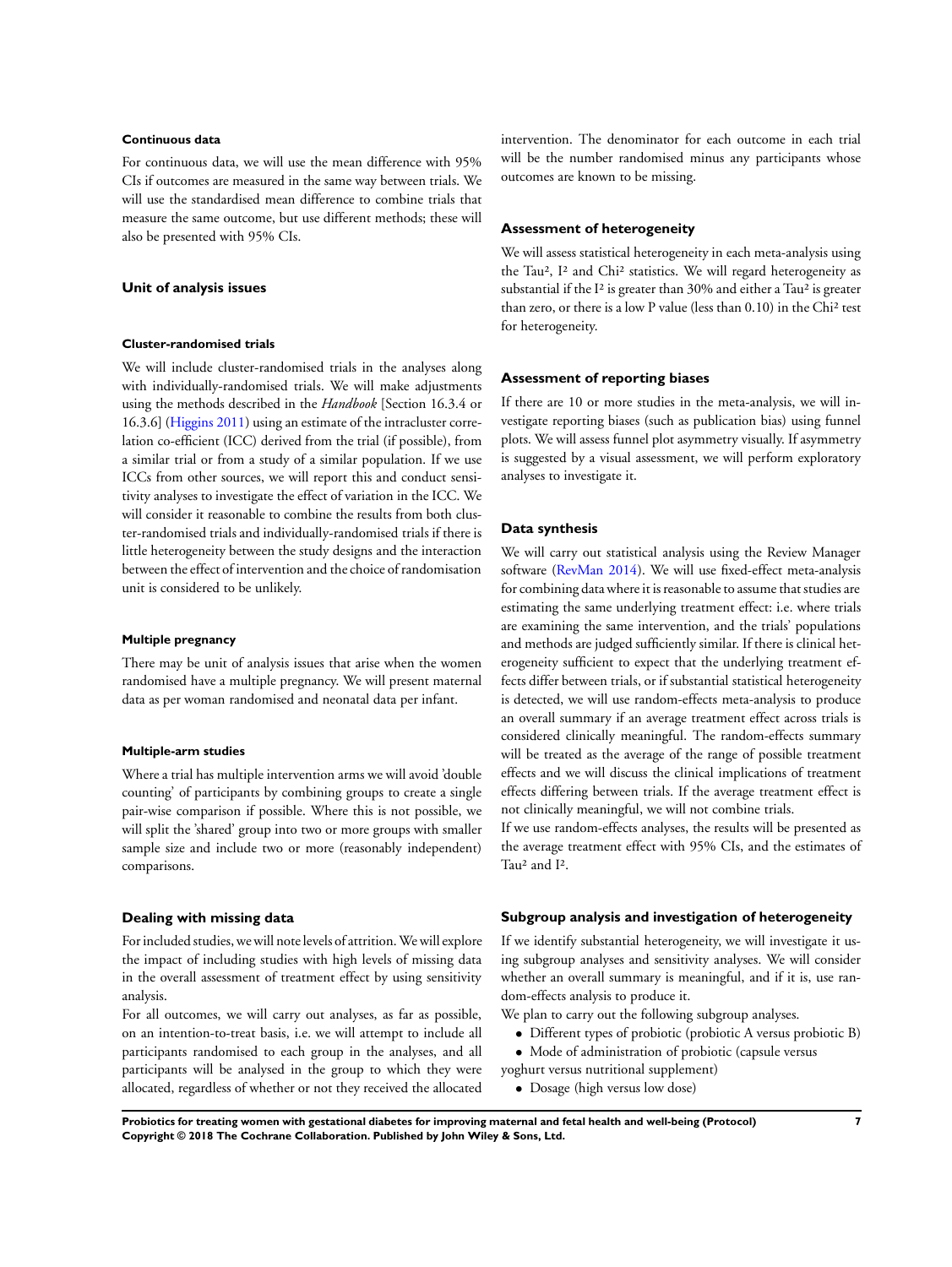<span id="page-10-0"></span>• Diagnostic criteria used for GDM (IADPSG, American College of Obstetrics and Gynaecology, World Health

Organization, Carpenter and Coustan, Australian Diabetes in Pregnancy Society, other criteria not specified above, diagnostic criteria not specified)

Subgroup analysis will be restricted to the review's primary outcomes.

We will assess subgroup differences by interaction tests available within RevMan (RevMan 2014). We will report the results of subgroup analyses quoting the Chi<sup>2</sup> statistic and P value, and the interaction test I² value.

#### **Sensitivity analysis**

If there is evidence of significant heterogeneity, we will explore this by using the quality of the included trials for the primary outcomes. We will compare trials that have low risk of bias for allocation concealment with those judged to be of unclear or high risk of bias. Where there is substantial heterogeneity we will also explore whether this can be explained by type of publication (conference proceeding or full-text paper) and also by study size (small  $n \leq$ 300 or large n > 300). We will also carry out sensitivity analysis to investigate the effect of the randomisation unit in instances where we include cluster-RCTS along with the individually-randomised trials.

# **A C K N O W L E D G E M E N T S**

Portions of the methods section of this protocol are based on a standard template used by the Cochrane Pregnancy and Childbirth Review Group. Outcomes may be similar to other Cochrane reviews on treatment for gestational diabetes due to the attempt to have consistency across all protocols and reviews on this condition.

We acknowledge the support from the Cochrane Pregnancy and Childbirth Review Group editorial team in Liverpool, the Australian and New Zealand Satellite of the Cochrane Pregnancy and Childbirth Review Group (funded by NHMRC) and the Liggins Institute, University of Auckland, New Zealand.

As part of the pre-publication editorial process, this protocol has been commented on by three peers (an editor and two referees who are external to the editorial team) and the Group's Statistical Adviser.

This project was supported by the National Institute for Health Research, via Cochrane Infrastructure funding to Cochrane Pregnancy and Childbirth. The views and opinions expressed therein are those of the authors and do not necessarily reflect those of the Systematic Reviews Programme, NIHR, NHS or the Department of Health.

# **R E F E R E N C E S**

#### **Additional references**

# **ACOG 2001**

American College of Obstetricians and Gynecologists Committee on Practice Bulletins-Obstetrics. ACOG Practice Bulletin. Clinical management guidelines for obstetrician-gynecologists. Number 30, September 2001 (replaces Technical Bulletin Number 200, December 1994). Gestational diabetes. Obstetrics & Gynecology 2001; Vol. 98, issue 3:525–38.

#### **ADA 2010**

American Diabetes Association. Diagnosis and classification of diabetes mellitus. *[Erratum appears in Diabetes Care. 2010 Apr;33(4):e57] Diabetes Care* 2010;**33 Suppl 1**: S62–S69.

#### **Alberti 1998**

Alberti KG, Zimmet PZ. Definition, diagnosis and classification of diabetes mellitus and its complications. Part 1: diagnosis and classification of diabetes mellitus provisional report of a WHO consultation. *Diabetic Medicine* 1998;**15**(7):539–53.

#### **AlFaleh 2009**

AlFaleh K, Anabrees J. Probiotics for prevention of necrotizing enterocolitis in preterm infants. *Evidence-* *Based Child Health: A Cochrane Review Journal* 2014;**9**(3): 584–671.

#### **Allen 2010**

Allen SJ, Jordan S, Storey M, Thornton CA, Gravenor M, Garaiova I, et al. Dietary supplementation with lactobacilli and bifidobacteria is well tolerated and not associated with adverse events during late pregnancy and early infancy. *Journal of Nutrition* 2010;**140**(3):483–8.

#### **Andreasen 2010**

Andreasen AS, Larsen N, Pedersen-Skovsgaard T, Berg RM, Moller K, Svendsen KD, et al. Effects of Lactobacillus acidophilus NCFM on insulin sensitivity and the systemic inflammatory response in human subjects. *British Journal of Nutrition* 2010;**104**(12):1831–8.

#### **Asemi 2013**

Asemi Z, Samimi M, Tabassi Z, Naghibi Rad M, Rahimi Foroushani A, Khorammian H, et al. Effect of daily consumption of probiotic yoghurt on insulin resistance in pregnant women: a randomized controlled trial. *European Journal of Clinical Nutrition* 2013;**67**(1):71–4.

#### **Benton 2007**

Benton D, Williams C, Brown A. Impact of consuming a milk drink containing a probiotic on mood and cognition. *European Journal of Clinical Nutrition* 2007;**61**(3):355–61.

**Probiotics for treating women with gestational diabetes for improving maternal and fetal health and well-being (Protocol) 8 Copyright © 2018 The Cochrane Collaboration. Published by John Wiley & Sons, Ltd.**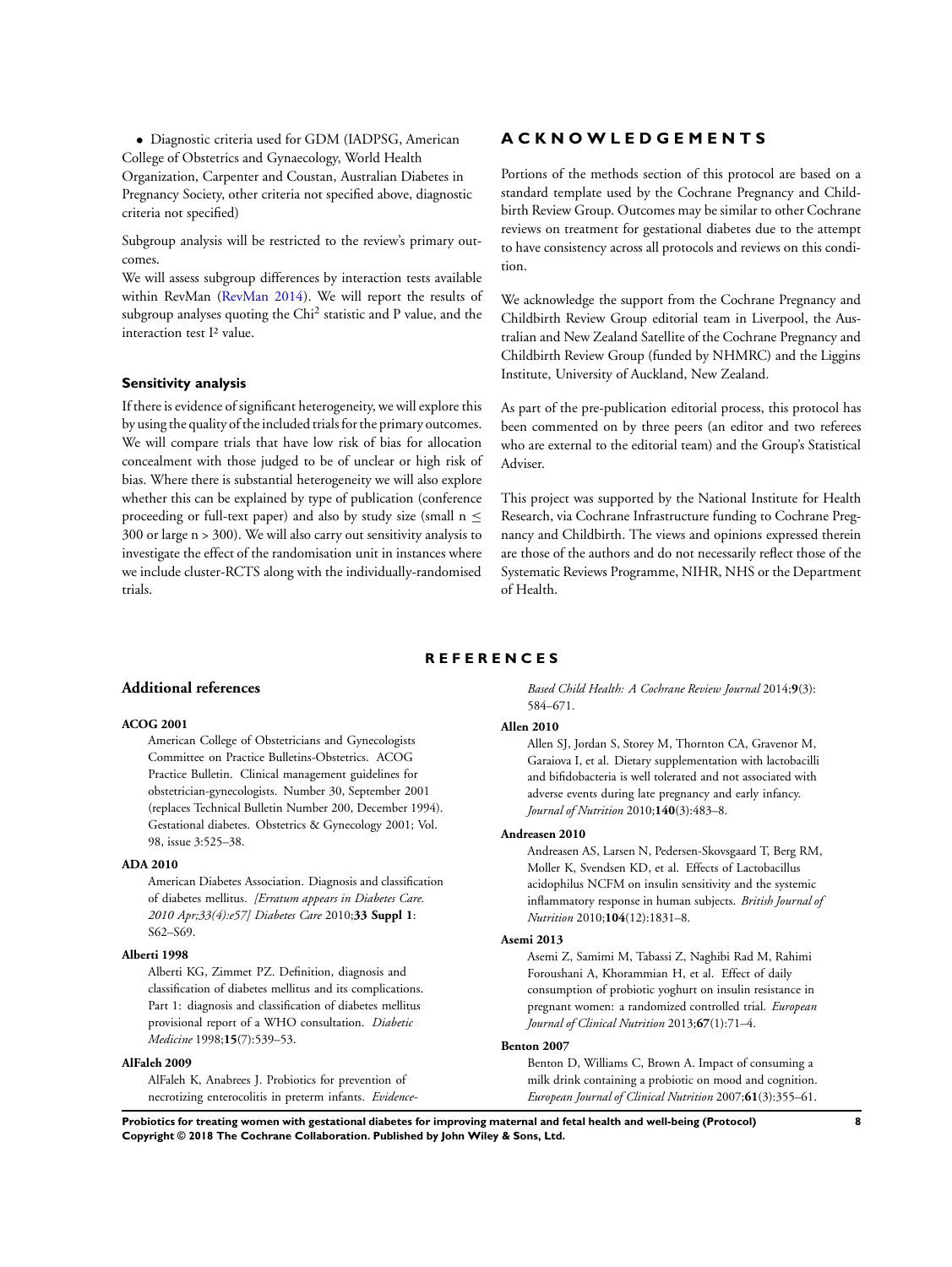#### **Boney 2005**

Boney CM, Verma A, Tucker R, Vohr BR. Metabolic syndrome in childhood: association with birth weight, maternal obesity, and gestational diabetes mellitus. *Pediatrics* 2005;**115**(3):e290–6.

#### **Braentsaeter 2011**

Brantsaeter AL, Myhre R, Haugen M, Myking S, Sengpiel V, Magnus P, et al. Intake of probiotic food and risk of preeclampsia in primiparous women: the Norwegian Mother and Child Cohort Study. *American Journal of Epidemiology* 2011;**174**(7):807–15.

# **Brown 2017**

Brown J, Alwan NA, West J, Brown S, McKinlay CJD, Farrar D, et al. Lifestyle interventions for the treatment of women with gestational diabetes. *Cochrane Database of Systematic Reviews* 2017, Issue 5. [DOI: 10.1002/ 14651858.CD011970.pub2

#### **Collado 2008**

Collado MC, Isolauri E, Laitinen K, Salminen S. Distinct composition of gut microbiota during pregnancy in overweight and normal-weight women. *American Journal Clinical Nutrition* 2008;**88**(4):894–9.

#### **Coustan 2013**

Coustan DR. Gestational diabetes mellitus. *Clinical Chemistry* 2013;**59**(9):1310–21.

#### **Crowther 2005**

Crowther CA, Hiller JE, Moss JR, McPhee AJ, Jeffries WS, Robinson JS. Australian carbohydrate intolerance study in pregnant women trial group. Effect of treatment of gestational diabetes mellitus on pregnancy outcomes. *New England Journal of Medicine* 2005;**352**(24):2477–86.

# **Cundy 2014**

Cundy T, Ackermann E, Ryan EA. Gestational diabetes: new criteria may triple the prevalence but effect on outcomes is unclear. *BMJ* 2014;**348**:g1567.

#### **Dablea 2005**

Dabelea D, Snell-Bergeon JK, Hartsfield CL, Bischoff KJ, Hamman RF, McDuffie RS, Kaiser Permanente of Colorado GDMSP. Increasing prevalence of gestational diabetes mellitus (GDM) over time and by birth cohort: Kaiser Permanente of Colorado GDM Screening Program. *Diabetes Care* 2005;**28**(3):579–84.

#### **Diabetes Care 2010**

International Association of Diabetes and Pregnancy Study Groups Consensus Panel, Metzger BE, Gabbe SG, Persson B, Buchanan TA, Catalano PA, Damm P, et al. International association of diabetes and pregnancy study groups recommendations on the diagnosis and classification of hyperglycemia in pregnancy. *Diabetes Care* 2010;**33**(3): 676–82.

#### **Dinan 2011**

Dinan TG, Quigley EM. Probiotics in the treatment of depression: science or science fiction?. *Australian & New Zealand Journal of Psychiatry* 2011;**45**(12):1023–5.

#### **Ejtahed 2012**

Ejtahed HS, Mohtadi-Nia J, Homayouni-Rad A, Niafar M, Asqhari-Jafarabadi M, Mofid V. Probiotic yogurt improves antioxidant status in type 2 diabetic patients. *Nutrition* 2012;**28**(5):539–43.

#### **Ekeroma 2015**

Ekeroma AJ, Chandran GS, McCowan L, Ansell D, Eagleton C, Kenealy T. Impact of using the international association of diabetes and pregnancy study groups criteria in South Auckland: prevalence, interventions and outcomes. *Australian and New Zealand Journal of Obstetrics and Gynaecology* 2015;**55**:34–41.

#### **Elias 2011**

Elias J, Bozzo P, Einarson A. Are probiotics safe for use during pregnancy and lactation?. *Canadian Family Physician* 2011;**57**(3):299–301.

### **FAO 2001**

FAO - Food, Agriculture Organization of the United Nations. World Health Organization. Health and nutritional properties of probiotics in food including powder milk with live lactic acid bacteria. http://www.who.int/ foodsafety/publications/fs management/en/probiotics.pdf (accessed 2015). 2001:1–34.

#### **Ferrara 2007**

Ferrara A. Increasing prevalence of gestational diabetes mellitus: a public health perspective. *Diabetes Care* 2007; **30**(Suppl 2):S141–6.

#### **Flint 2012**

Flint HJ. The impact of nutrition on the human microbiome. *Nutrition Reviews* 2012;**70**:Suppl 1:S10-3.

#### **Higgins 2011**

Higgins JPT, Green S. Cochrane Handbook for Systematic Reviews of Interventions Version 5.1.0 [updated March 2011]. The Cochrane Collaboration, 2011. Available from www.cochrane-handbook.org.

# **Jiang 2015**

Jiang H, Ling Z, Zhang Y, Mao H, Ma Z, Yin Y, et al. Altered fecal microbiota composition in patients with major depressive disorder. *Brain, Behavior, and Immunity* 2015;**4**: 186–94.

#### **Kim 2002**

Kim C, Newton KM, Knopp RH. Gestational diabetes and the incidence of type 2 diabetes: a systematic review. *Diabetes Care* 2002;**25**(10):1862–8.

#### **Koren 2012**

Koren O, Goodrich JK, Cullender TC, Spor A, Laitinen K, Backhed HK, et al. Host remodeling of the gut microbiome and metabolic changes during pregnancy. *Cell* 2012;**150** (3):470–80.

# **Laitinen 2009**

Laitinen K, Poussa T, Isolauri E, Allergy Mucosal Immunology Intestinal Microbiota Group. Probiotics and dietary counselling contribute to glucose regulation during and after pregnancy: a randomised controlled trial. *British Journal of Nutrition* 2009;**101**(11):1679–87.

**Probiotics for treating women with gestational diabetes for improving maternal and fetal health and well-being (Protocol) 9 Copyright © 2018 The Cochrane Collaboration. Published by John Wiley & Sons, Ltd.**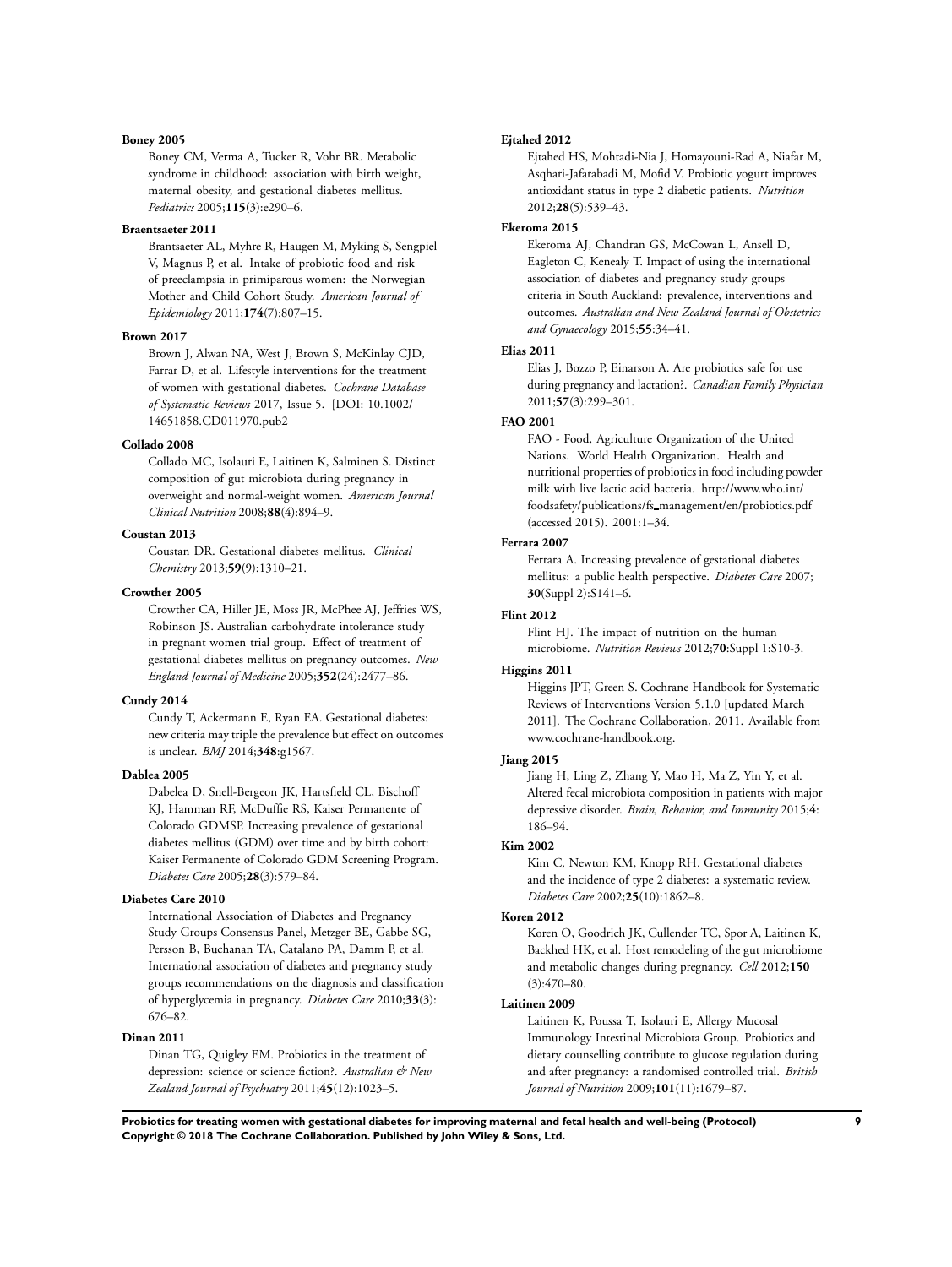#### **Landon 2009**

Landon MB, Spong CY, Thom E, Carpenter MW, Ramin SM, Casey B, et al. for the Eunice Kennedy Shriver National Institute of Child Health and Human Development Maternal-Fetal Medicine Units Network. A multicenter, randomized trial of treatment for mild gestational diabetes. *New England Journal Medicine* 2009;**361**(14):1339–48.

#### **Larsen 2010**

Larsen N, Vogensen FK, van den Berg FW, Nielsen DS, Andreasen AS, Pedersen BK, et al. Gut microbiota in human adults with type 2 diabetes differs from non-diabetic adults. *PLOS One [Electronic Resource]* 2010;**5**(2):e9085.

#### **Luoto 2010**

Luoto R, Laitinen K, Nermes M, Isolauri E. Impact of maternal probiotic-supplemented dietary counselling on pregnancy outcome and prenatal and postnatal growth: a double-blind, placebo-controlled study. *British Journal of Nutrition* 2010;**103**(12):1792–9.

# **Messaoudi 2011**

Messaoudi M, Lalonde R, Violle N, Javelot H, Desor D, Nejdi A, et al. Assessment of psychotropic-like properties of a probiotic formulation (Lactobacillus helveticus R0052 and Bifidobacterium longum R0175) in rats and human subjects. *British Journal of Nutrition* 2011;**105**:755–64. [DOI: 10.1017/S000711451000431

#### **Metzger 2007**

Metzger BE, Buchanan TA, Coustan DR, de Leiva A, Dunger DB, Hadden DR, et al. Summary and recommendations of the Fifth International Workshop-Conference on Gestational Diabetes Mellitus. *Diabetes Care* 2007;**30**(Suppl 2):s251–s260.

#### **NICE 2015**

The National Institute for Health and Care Excellence. New thresholds for diagnosis of diabetes in pregnancy. https://www.nice.org.uk/news/article/new-thresholds-fordiagnosis-of-diabetes-in-pregnancy 2015.

#### **Nieuwdorp 2014**

Nieuwdorp M, Gilijamse PW, Pai N, Kaplan LM. Role of the microbiome in energy regulation and metabolism. *Gastroenterology* 2014;**146**(6):1525–33.

#### **Nitert 2013**

Nitert MD, Barrett HL, Foxcroft K, Tremellen A, Wilkinson S, Lingwood B, et al. SPRING: an RCT study of probiotics in the prevention of gestational diabetes mellitus in overweight and obese women. *BMC Pregnancy and Childbirth* 2013;**13**(11):50.

#### **Poolsup 2014**

Poolsup N, Suksomboon N, Amin M. Effect of treatment of gestational diabetes mellitus: a systematic review and meta-analysis. *PLOS One* 2014;**3**:e92485.

#### **Poston 2013**

Poston L, Briley A, Barr S, Bell R, Croker H, Coxon K, et al. Developing a complex intervention for diet and activity behaviour change in obese pregnant women (the UPBEAT trial); assessment of behavioural change and process evaluation in a pilot randomised controlled trial. *BMC Pregnancy and Childbirth* 2013;**13**(1):148.

#### **RevMan 2014 [Computer program]**

The Nordic Cochrane Centre, The Cochrane Collaboration. Review Manager (RevMan). Version 5.3. Copenhagen: The Nordic Cochrane Centre, The Cochrane Collaboration, 2014.

#### **Sanchez 2014**

Sanchez M, Darimont C, Drapeau V, Emady-Azar S, Lepage M, Rezzonico E, et al. Effect of Lactobacillus rhamnosus CGMCC1.3724 supplementation on weight loss and maintenance in obese men and women. *British Journal of Nutrition* 2014;**111**(8):1507–19.

# **Solt 2015**

Solt I. The human microbiome and the great obstetrical syndromes: a new frontier in maternal-fetal medicine. *Best Practice & Research in Clinical Obstetrics & Gynaecology* 2015;**29**(2):165–75.

#### **Swinburn 2011**

Swinburn BA, Sacks G, Hall KD, McPherson K, Finegood DT, Moodie ML, et al. The global obesity pandemic: shaped by global drivers and local environments. *Lancet* 2011;**378**(9793):804–14.

#### **Turnbaugh 2006**

Turnbaugh PJ, Ley RE, Mahowald MA, Magrini V, Mardis ER, Gordon JI. An obesity-associated gut microbiome with increased capacity for energy harvest. *Nature* 2006;**444** (7122):1027–31.

# **Turpin 2010**

Turpin W, Humblot C, Thomas M, Guyot J-P. Lactobacilli as multifaceted probiotics with poorly disclosed molecular mechanisms. *Food Microbiology* 2010;**143**(3):87–102.

#### **WHO 2016**

World Health Organization. Nutrition Challenges: Overweight and Obesity. http://www.who.int/nutrition/ challenges/en/ 2016.

∗ *Indicates the major publication for the study*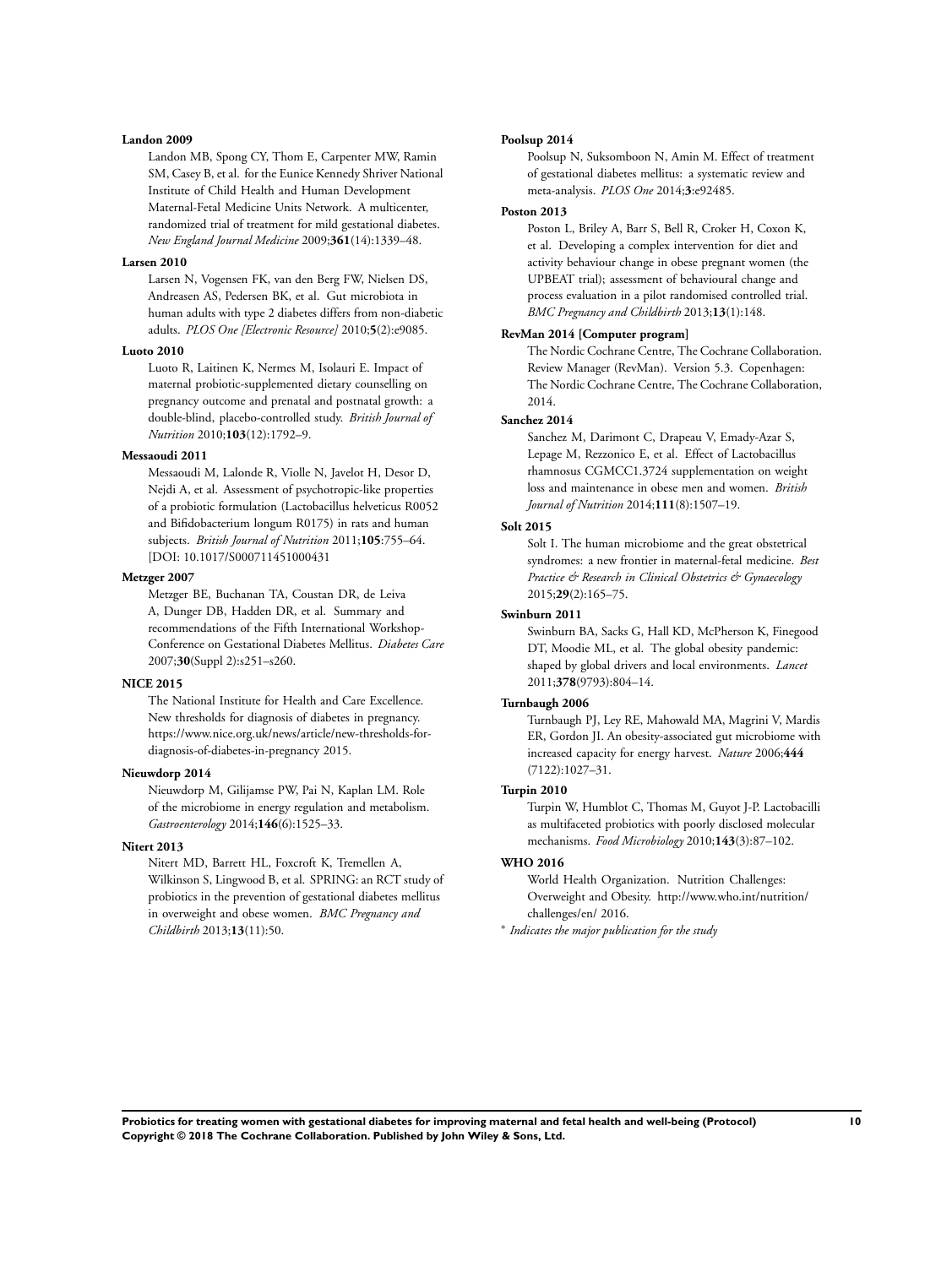# <span id="page-13-0"></span>**A P P E N D I C E S**

### **Appendix 1. Keywords for searching trials registries**

probiotics AND gestational diabetes

# **C O N T R I B U T I O N S O F A U T H O R S**

Julie Brown guarantees this protocol. Kara Okesene-Gafa prepared the original draft of this review protocol. Julie Brown, Caroline Crowther and Lesley McCowan have all contributed by providing input and feedback in the preparation of the protocol.

# **D E C L A R A T I O N S O F I N T E R E S T**

Kara Okesene-Gafa - is currently involved with the Healthy Mums and Babies (HUMBA) randomised controlled demonstration trial. The HUMBA RCT will not be eligible for inclusion in this review. In kind we have been provided with probiotics (Lactobacillus Rhamnosus GG and Bifidobacterium Lactis BB12) and placebo capsules free of charge from Christian Hansen Denmark (http:// www.chr-hansen.com/en) for our HUMBA trial (http://humba.ac.nz/). In this randomised controlled double blind trial, women are randomised to receive probiotics or placebo capsules with the main aim of reducing pregnancy weight gain and infant birth weight (ANZCTR registration number 12615000400561). In kind: Roche International- equipment & consumables for HBA1c for the HUMBA trial. National Heart Foundation assisted by letting us use some of their resources for the study and development of some of the content in the text messages as part of HUMBA trial. Public interest funding for the Healthy Mums and Babies (HUMBA) trial was received from Cure Kids, Counties Manukau Health, Mercia Barnes Trust Fund, University of Auckland Faculty Research Development Fund and Lottery Health Research Fund.

Caroline Crowther - is also currently involved with the Healthy Mums and Babies (HUMBA) randomised controlled demonstration trial. The HUMBA RCT will not be eligible for inclusion in this review. In kind we have been provided with probiotics (Lactobacillus Rhamnosus GG and Bifidobacterium Lactis BB12) and placebo capsules free of charge from Christian Hansen Denmark (http:// www.chr-hansen.com/en) for our HUMBA trial (http://humba.ac.nz/). In this randomised controlled double blind trial, women are randomised to receive probiotics or placebo capsules with the main aim of reducing pregnancy weight gain and infant birth weight (ANZCTR registration number 12615000400561). In kind: Roche International- equipment & consumables for HBA1c for the HUMBA trial. National Heart Foundation assisted by letting us use some of their resources for the study and development of some of the content in the text messages as part of HUMBA trial.

Lesley McCowan - is also currently involved with the Healthy Mums and Babies (HUMBA) randomised controlled demonstration trial. The HUMBA RCT will not be eligible for inclusion in this review. In kind we have been provided with probiotics (Lactobacillus Rhamnosus GG and Bifidobacterium Lactis BB12) and placebo capsules free of charge from Christian Hansen Denmark (http:// www.chr-hansen.com/en) for our HUMBA trial (http://humba.ac.nz/). In this randomised controlled double blind trial, women are randomised to receive probiotics or placebo capsules with the main aim of reducing pregnancy weight gain and infant birth weight (ANZCTR registration number 12615000400561). In kind: Roche International- equipment & consumables for HBA1c for the HUMBA trial. National Heart Foundation assisted by letting us use some of their resources for the study and development of some of the content in the text messages as part of HUMBA trial.

Julie Brown - has received an institutional grant to provide research assistant support to produce and update Cochrane systematic reviews on treating women with GDM to be included in a Cochrane Overview. This review is one of the included reviews.